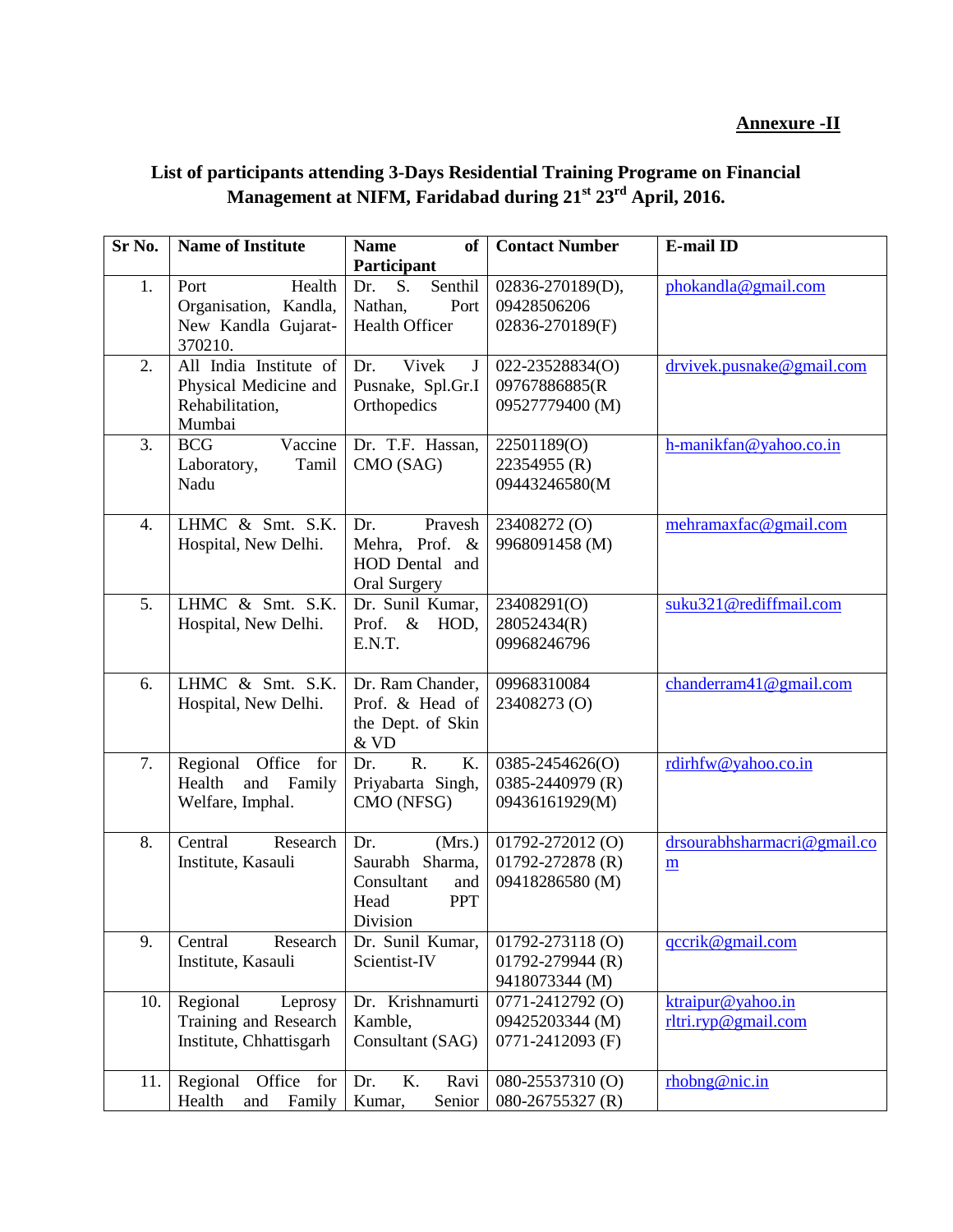|     | Welfare, Bangalore         | Regional                        | 09620901620 (M)         |                             |
|-----|----------------------------|---------------------------------|-------------------------|-----------------------------|
|     |                            | Director,                       | 080-25525584 (F)        |                             |
|     |                            | ROHFW,<br>Bangalore             |                         |                             |
| 12. | Regional Office for        | Dr.<br>Chandana                 | 079-22742447 (O)        | rhfw_62ahd@rediffmail.com   |
|     | and<br>Health<br>Family    | <b>SRD</b><br>Dey,              | 079-27481671 (R)        |                             |
|     | Welfare, Ahemdabad         | Gujarat<br>and                  | 09727241880 (M)         |                             |
|     |                            | Dadra and Nagar                 | 079-22742447 (F)        |                             |
|     |                            | Havelis                         |                         |                             |
| 13. | $\&$<br>Border<br>Airport  | Dr. Surinder Pal                | $0183 - 2565337$ (O)    | abqasr@gmail.com            |
|     | Quarantine<br>Health       | ABQ,<br>Singh,                  | 09814014417 (M)         |                             |
|     | Officer Amritsar.          | Officer,<br>Health<br>Amritsar. |                         |                             |
| 14. | PGIMER & DR RML            | Manik<br>Dr.                    | 07827660809             | manik ghadlinge@rediffmail. |
|     | Hospital, New Delhi        | Ghadlinge, Asstt.               |                         | com                         |
|     |                            | Professor,<br>Dept.             |                         |                             |
|     |                            | of Pharmacology                 |                         |                             |
|     |                            |                                 |                         |                             |
| 15. | PGIMER & DR RML            | Dr. Pratap Singh,               | 23365525 <sub>(O)</sub> | drpratapsingh@yahoo.co.in   |
|     | Hospital, New Delhi        | Assistant                       | 09999485164             |                             |
|     |                            | Professor,<br>Medicine          |                         |                             |
| 16. | PGIMER & DR RML            | Dr. Satish Kumar,               | 09810417028             | shikhar009@yahoo.com        |
|     | Hospital, New Delhi        | Consultant,                     |                         |                             |
|     |                            | Orthopedics                     |                         |                             |
|     |                            |                                 |                         |                             |
| 17. | All India Institute of     | Dr.<br>Nilanjan                 | 2241-3831/2860 (O)      | nilanjan.chattopadhyay@gmai |
|     | Public<br>Hygiene<br>$\&$  | Chattopadhya,                   | 23599619                | $1$ .com                    |
|     | Health, Kolkata            | CMO (NFSG)                      | 9830150264 (M)          |                             |
| 18. | All India Institute of     | Sourav<br>Dr.                   | 2241-3831/2860 (O)      | drsourav02@gmail.com        |
|     | Hygiene<br>$\&$<br>Public  | Chattopadhaya,                  | 9051659926 (M)          |                             |
|     | Health, Kolkata            | SMO & DDO                       |                         |                             |
|     |                            |                                 |                         |                             |
| 19. | <b>NCDC</b>                | Sandip<br>Dr<br>Jogdand,        | 8510008144              | sjogdand76@gmail.com        |
|     |                            | <b>Assistant Director</b>       |                         |                             |
| 20. | <b>NCDC</b>                | Dr Mangesh Patil,               | 8510006257              | dr.mangesh@gov.in           |
|     |                            | <b>Assistant Director</b>       |                         |                             |
| 21. | <b>NCDC</b>                | Dr. Sarika Jain,                | 9891604515              | drsarika6@gmail.com         |
|     |                            | Asst. Director                  |                         |                             |
| 22. | Central<br>Institute<br>of | Dr. Basudeb Das,                | 09431108544             | basudeb71@gmail.com         |
|     | Psychiatry, Ranchi         | Prof.<br><b>Of</b>              |                         |                             |
|     |                            | Psychiatry                      |                         |                             |
| 23. | Central<br>Institute<br>of | Dr. Manoj Kumar                 | 07033789861             | mk_mukhiyar@yahoo.co.in     |
|     | Psychiatry, Ranchi         | Mukhiyar<br><b>CMO</b>          |                         |                             |
|     |                            | (NFSG)                          |                         |                             |
| 24. | Safdarjung Hospital        | Shardendu<br>Dr.                | 9968317597              | sharadangrish@gmail.com     |
|     |                            | Sharma,                         |                         |                             |